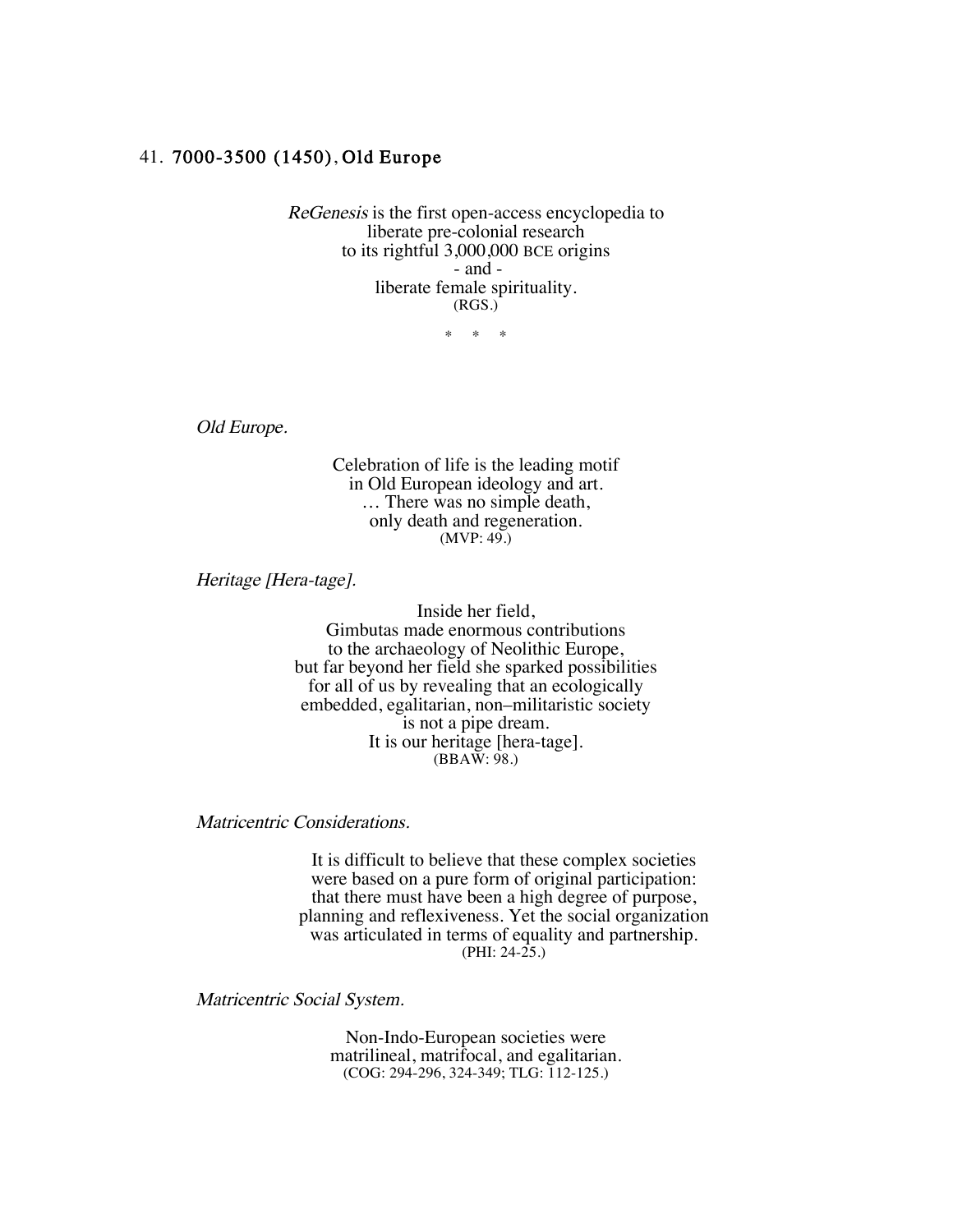General Egalitarian Social Culture.

Although not violence-free, there is a general absence of scenes of men killing each other in heroic battles or idealizing strong-men rule.

Patriarchy According to Thomas Berry.

The pre–patriarchal, 'matricentric' period of Old Europe flourished from around 6500 BC until the Aryan invasions around 3500 BC. For the last 5500 years, patriarchy – an archetypal pattern of oppressive male governance – has been an integral characteristic of Western civilization. (BPMP.)

Before Civilization.

Neolithic Europe was not a time 'before civilization'… It was, instead a true civilization in the best meaning of the word. (COG: 11.)

Old Europe refers to the Neolithic (New Stone Age) and Chalcolithic Age (Copper Age) of Europe or pre-Indo–European period that theoretically flourished and flowered for 2,000 years between 6500 to 4500 BCE. The area includes: the Aegean; Adriatic; central and east Balkans; east-central Europe; Anatolia; Near East central; Mediterranean; Minoan (or Chthonian Crete according to Mara Keller); Thera; Malta; and western Europe reflecting cultural continuities from Upper Paleolithic times, till the onset of its demise beginning with the Kurgan invasions in 4500 BCE. Gimbutas suggests that the area from the Aegean and Adriatic seas and islands, as far north as Czechoslovakia, southern Poland and western Ukraine also reflect contemporaneous patterns in Africa including Egypt as well as Mesopotamia, Syro-Palestine, and the Indus Valley. (COG: vii-x; GGE: 17; MK.)

Additionally, Gimbutas demonstrates an Old European arche, or beginning model. As archaeological discoveries indicate that Old Europe lacked significant warfare, weapons or fortifications, she proposed that this culture reflected settled and cooperative communities including "a balance of power between the sexes." (COG: viii.) In this paradigm, she posits that mother clans and cultures experienced ongoing population growth, significant trade, animal and plant domestication, along with sacred script, aesthetic temples, and matristic rites and rituals, plus sophisticated artistry including pottery, goldsmithery, copper, and textile/weaving. \* Although rites and rituals appear to have been nature– Gaian– goddess centered, both sexes participated. In The Chalice and the Blade, Eisler asserts that this Old European model was a non–hierarchal, participatory model that challenges the theory in which male dominance and male violence are "inevitable, eternal givens." (CB: 73.) Both Gimbutas and Eisler refer to these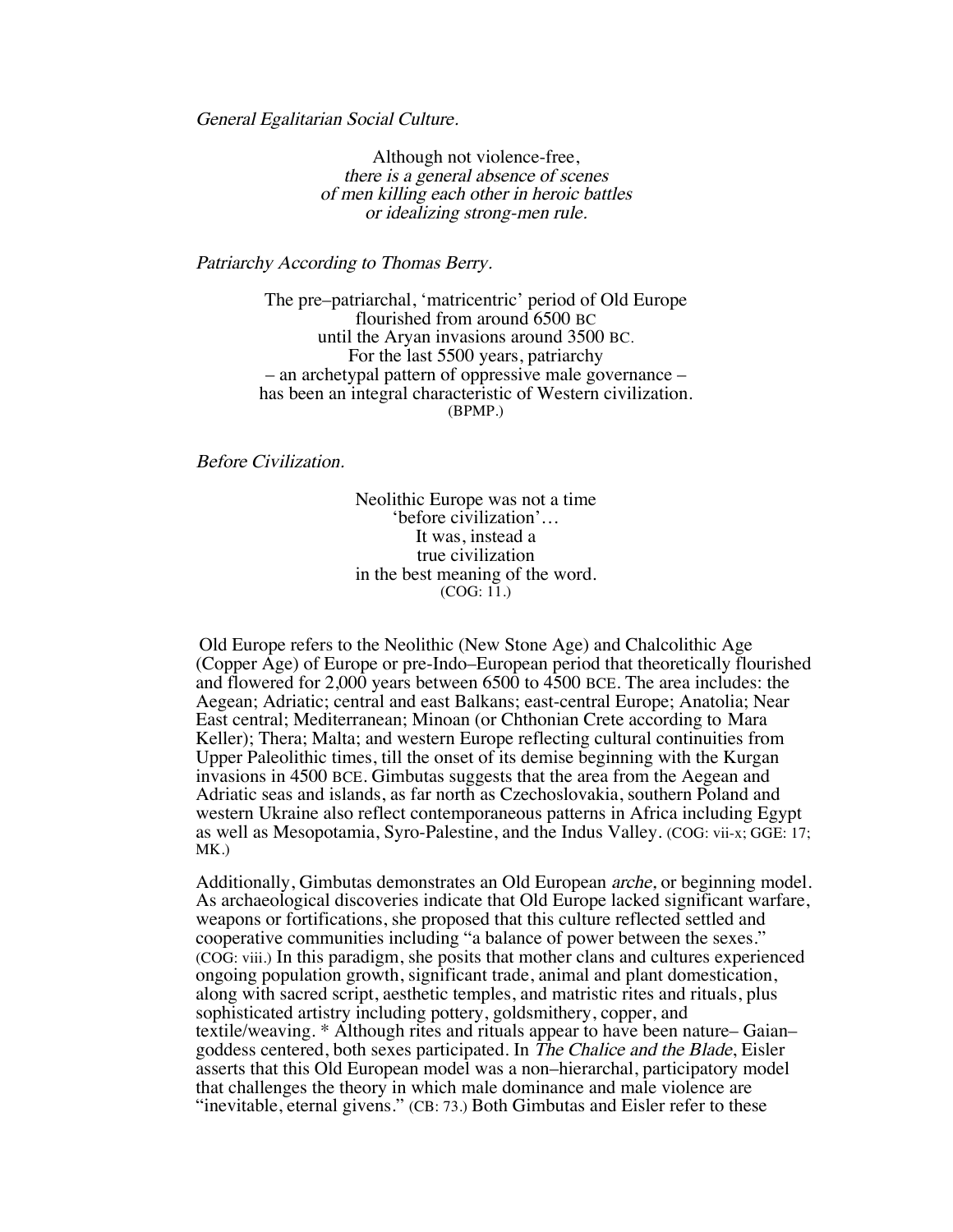goddess–centered cultures as egalitarian or gylanic. (COG: VII-XI, 8-9, 48-9; CB: 73, 105-106, 198-203; MK.)

\* Matricentric Considerations.

It is difficult to believe that these complex societies were based on a pure form of original participation: that there must have been a high degree of purpose, planning and reflexiveness. Yet the social organization was articulated in terms of equality and partnership (PHI: 24-25).

Although there was much use of copper in Old Europe, there is no known evidence of metallurgical techniques in the northern steppes, likely origin of the Kurgan incursions into Europe. \* As a result, metal technology was not originally used for warfare weapons until the invaders borrowed the crafts of metallurgy via the Transcaucasians and subsequently began exploiting the ores from the Caucasus Mountains. Eisler believes that metal weaponry and "warfare were an essential instrument for replacing the partnership model with the dominator mode." (CB: 45-47.)

\* (KL; LOG; COG; GGE; WCG; TKC; BBA.)

This summary adds further details to the above transition.

With a growing realization of the necessity to distinguish the Neolithic and Copper Age pre–Indo–European civilization from the Indo– Europeanized Europe of the Bronze Age, I coined, ten years ago, the new term "Old Europe." This term covers, in a broad sense, all Europe west of the Pontic steppe before the series of incursions of the steppe (or 'Kurgan') pastoralists in the second half of the fifth, the fourth, and the beginning of the third millennium BCE, for in my view Europe is not the homeland of the Indo–European speakers. In a narrower sense, the term Old Europe applies to Europe's first civilization, i.e., the highest Neolithic and Copper Age culture, which was focused in the southeast and the Danubian basin and was gradually destroyed by repeated Kurgan infiltrations. … Old European societies were unstratified. There were no contrasting classes of rulers and laborers, but there was a rich middle class that arose as a consequence of metallurgy and expansion of trade. Neither royal tombs, distinct in burial rites from those of the rest of the population, nor royal quarters, distinguished by extravagance, have been discovered (WCG: 63).

A sacred form of pictographic writing and linguistics continued to emerge during Old Europe Neolithic or the pre–Indo–European period. Generally speaking "the area was from the Aegean and Adriatic seas and islands, as far north as Czechoslovakia, southern Poland and western Ukraine." (COG: vii-x; GGE: 17; MK.) Given 21<sup>\*</sup>-century technology, advanced computer science, and on–going DNA discoveries by global teams of historical-linguists, biologists, statisticians, and archeologists, new (2015) translations, methodologies, and discoveries are leaning towards the earlier Indo–European step theory. "The tangled roots of English: a new family tree of Indo–European languages supports the theory that the root language, Proto–Indo–European, originated in the steppes of eastern Europe (TRE: D6)." Although evidence is leaning towards the steppes of eastern Europe theory, some members of the jury are still out, including Renfrew and the Garrett and Chan teams.\* The Gimbutas' Old Europe Neolithic (pre–Indo–European) theory is discussed throughout Re-Genesis, with special focus in the BCE entries: 7000- 3500 (1450), Old Europe; 6500-5500, Neolithic Expansion of Eastern Europe; and 3400-2900, Mesopotamian Writing from the Protoliterate Period.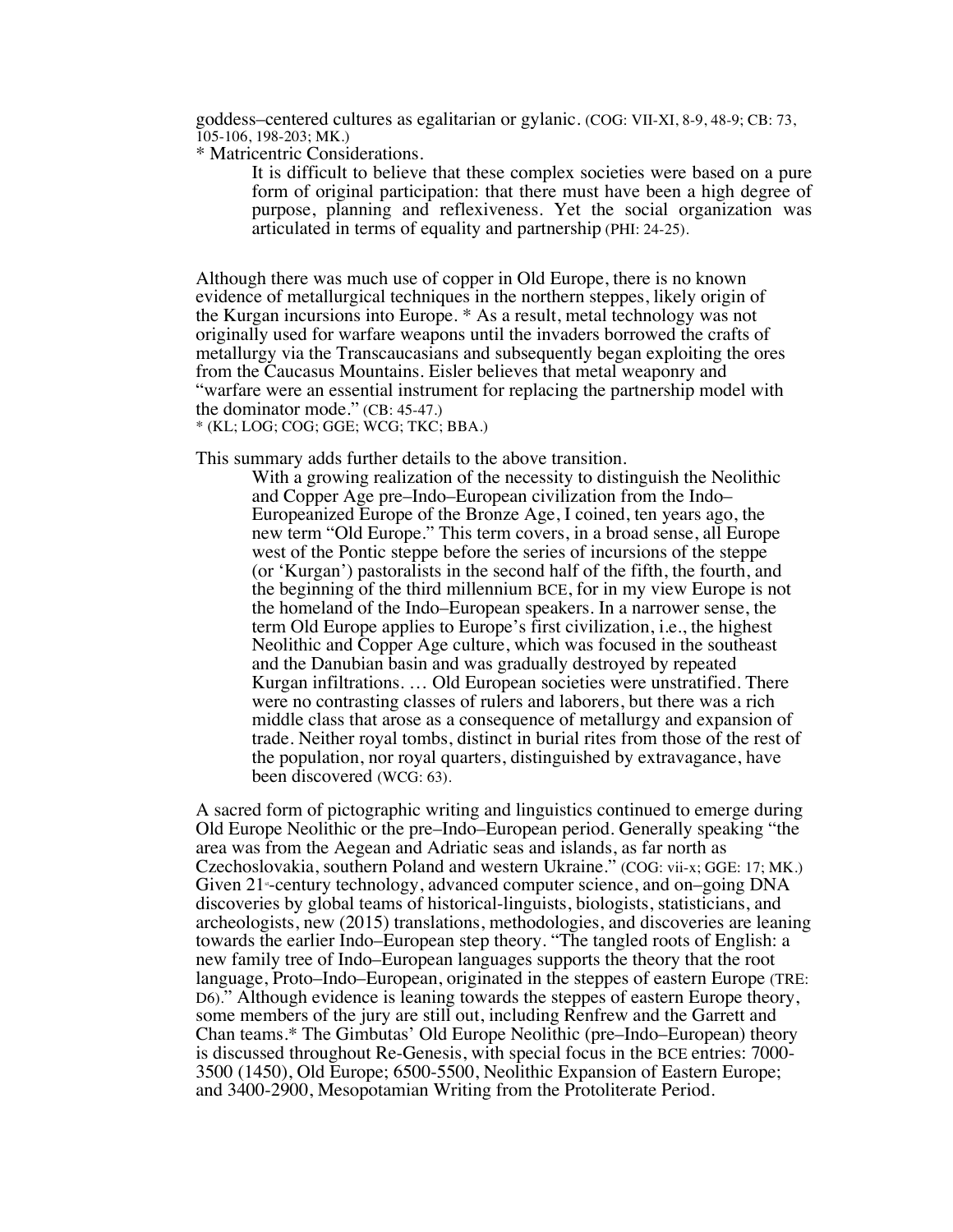\* Wade, Nicholas. "The Tangled Roots of English: Proto-Indo-European, the Precursor to Many Languages, May Have Been Spread by Force, Not Farming." New York Times, Feb. 24, 2015: Di, D6. (TRE.)

In the paper \* presented by Marija Gimbutas at the Sep. 2-5, 1986 Malta Conference (Archaeology and Fertility Cult in the Ancient Mediterranean), she was very clear that unstratified Old European societies strongly indicate renewing, sustainable and collaborative cultures: not dualistic hierarchies, matriarchies or other dominant paradigms.

\* "Images and Functions of Palaeolithic and Neolithic Figures: The Question of Terminology."

A serious and continuous obstacle in the study of ancient societies is the indolent assumption that they must have resembled our own. … The difficulty with the term matriarchy in the  $20<sup>*</sup>$  century anthropological scholarship is that it is assumed to represent a complete mirror image of patriarchy or androcracy – that is to say, a hierarchal structure with women ruling by force in the place of men. This is far from reality of Old Europe. Indeed, we do not find in Old Europe, or in all of the Old Word, a system of autocratic rule by women with and equivalent suppression of men. Rather, we find a structure in which the sexes are more or less on equal footing, a society that could be termed a gylany (COG: 324).

Further communal communities and partnership considerations:

Gimbutas believed that women played central roles in the religion and society of Old Europe. Grave evidence shows no great disparities among individuals or between women and men. This stands in sharp contrast to the royal graves of later periods and suggests that not only women and men, but all members of the society, were equal. The clearest marks of patriarchal societies–implements of war and the celebration of warriors and the warrior Gods–are lacking. Gimbutas interpreted the civilization of Old Europe as 'matristic,' worshipping the Mother and honoring women, and 'matrilineal,' with family ties being traced through the female. Because of the centrality of the symbol of the Goddess, from evidence of cult scenes found in shrines and also from burials of women with ritual objects, she hypothesized that women played central roles in the creation of Old European religion and probably also the leading roles in its rituals. Through clear evidence is lacking, she suggested that the towns of Old Europe may have been organized around a 'theacratic, communal temple community ... guided by a highly respected elder–Great Mother of the clan and her brother or uncle, with a council of women as a governing body.' Gimbutas did not call Old Europe 'matriarchal,' for this would imply that women dominated men (LOG: xx; COG: 9). She insisted that men played important and valued roles within the culture, perhaps especially in trade (ROG: 56). (COG: 324, 331-41, 349, 352, 357-401).

Crete was an amalgamation of both Old European and Indo–European elements and preserved the Old European way of life in multicultural context until the Mycenaean domination (1450 BCE). As a result, the Old European influence continued to include the religious beliefs of the goddesses Artemis, Hera, Athena, and Demeter. "Other Old European male deities – the fertility and vegetation spirits as well as the protectors of wild animals and forests – persisted into Greek times almost unaltered (TLG: 164)." Although Old European symbols and myths from Minoan, Phoenician, and Middle Eastern cultures (7,000-3500 BCE) were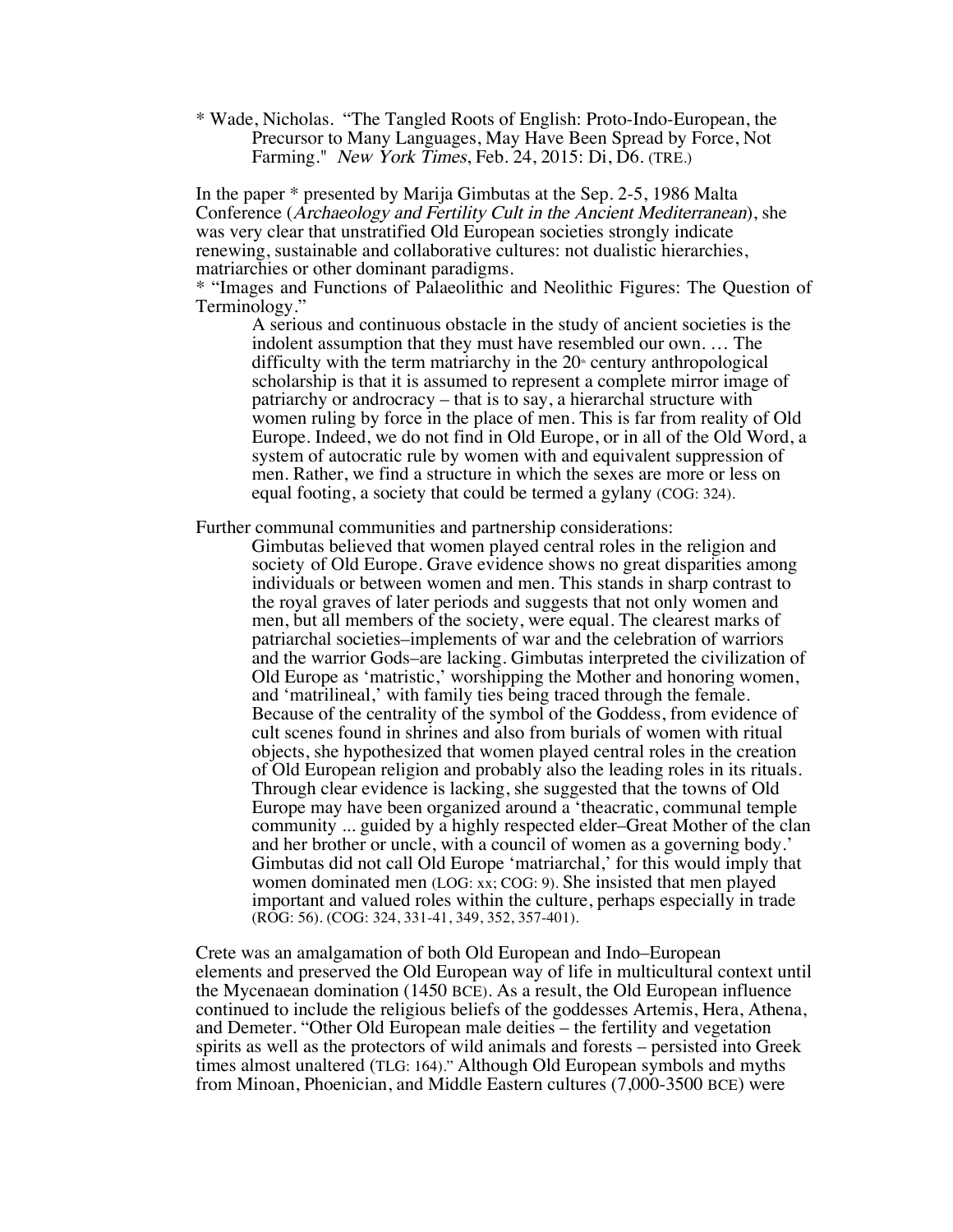not the prototype of Indo-Europe, its legacy lingers on in the substratum/subtext. (FA: 132.)

For an extensive research about the Mycenaean–Minoan culture as a hybrid of both Old European and Indo–European elements that were later assimilated by the Classical Greece, c. 500 BCE: 1450-1100 BCE, Late Bronze Age Crete. (RGS.)

Further Crete and Aegean research: 7000-5000, Early Neolithic Crete; 3100-2600, Proto Bronze Age Crete; 2600-2000, Early Bronze Age Crete; 2600-2150, Myrtos; 2000-1450, Middle Bronze Age Crete; 1625, Thera; 1600, Mycenaeans Dominant on Greek Mainland; 1580, Zeus; 1450-1100, Late Bronze Age Crete; 1400 Post Palace Period; 1100-800, Iron Age; and 1100-800, Mediterranean Dark Ages. (RGS.)

Further Crete and Aegean research:

- Alexiou, Stylianos, Nikolaos Platon, and Hanni Guanella. Ancient Crete. Trans. D. J. S. Thomson. London, England: Thames & Hudson, 1968.  $(AC.)$
- Arthur, Marilyn B. "Early Greece: The Origins of the Western Attitude toward Women." Women in the Ancient World: The Arethusa Papers. Eds. John Peradotto, and J. P. Sullivan. Albany, NY: State University of New York Press, 1984. 7-58. (EG.)
- Conn, Marie A. "Pandora and Eve: The Manipulation and Transformation of Female Archetypes." Balancing the Scales: An Examination of the Manipulation and Transformation of Symbolic Concepts of Women. Eds. Marie A. Conn and Therese B. McGuire. Lanham, MD: University Press of America, 2003, 1- 24. (PAE.)
- Dietrich, Bernard C. The Origins of Greek Religion. Berlin, Germany: Walter De Gruyter, 1974: 11, 96-106. (OGR.)
- . Tradition in Greek Religion. New York, NY: Walter de Gruyter, 1986. (TIGR.)
- Finkelberg, Margalit. Greeks and Pre-Greeks: Aegean Prehistory and Greek Heroic Tradition. Cambridge, England: Cambridge University Press, 2005. (GPG.)
- Gesell, Geraldine C. Town, Palace, and House Cult in Minoan Crete. "Studies in Mediterranean Archeology" Vol. 67. Göteborg: P. Åströms Förlag, 1985: Ch. I: 2. (TP.)
- Keller, Mara Lynn. "Crete of the Mother Goddess: Communal Rituals and Sacred Art." ReVision 20.3 (Winter 1998): 12-16. (KCMG.)
- Lubell, Jarrett A. "The Minoans of Crete." Archaeology 68.3 (May-Jun. 2015): 28-35. (MOC.)
- Mellersh, H. E. L. Minoan Crete. New York, NY: Putnam, 1967. (MMC.)

Platon, Nicolas. Crete. Geneva, Switzerland: Nagel Publishers, 1966. (C.)

Rutkowski, Bogdan. Cult Places of the Aegean. New Haven, CT: Yale University Press, 1986. (CPA.)

Further Demeter research: 4000, Nile Bird Goddess, Egypt; 2000, Indo-European Tribes; 1100-800, Mediterranean Dark Ages; 630-620, Goddess Kore, Izmir Turkey; 575, Acropolis and Sanctuary of Demeter Malophoros, Selinus Sicily; 528, Agrigento, Sicily; 500, Greek Mysteries; 282-263, Demeter's Priene Temple; and 200, Greece and Pergamon, Anatolia. (RGS.) (Also, see RG: 37-48 CE, Mary and Pagan Goddesses.)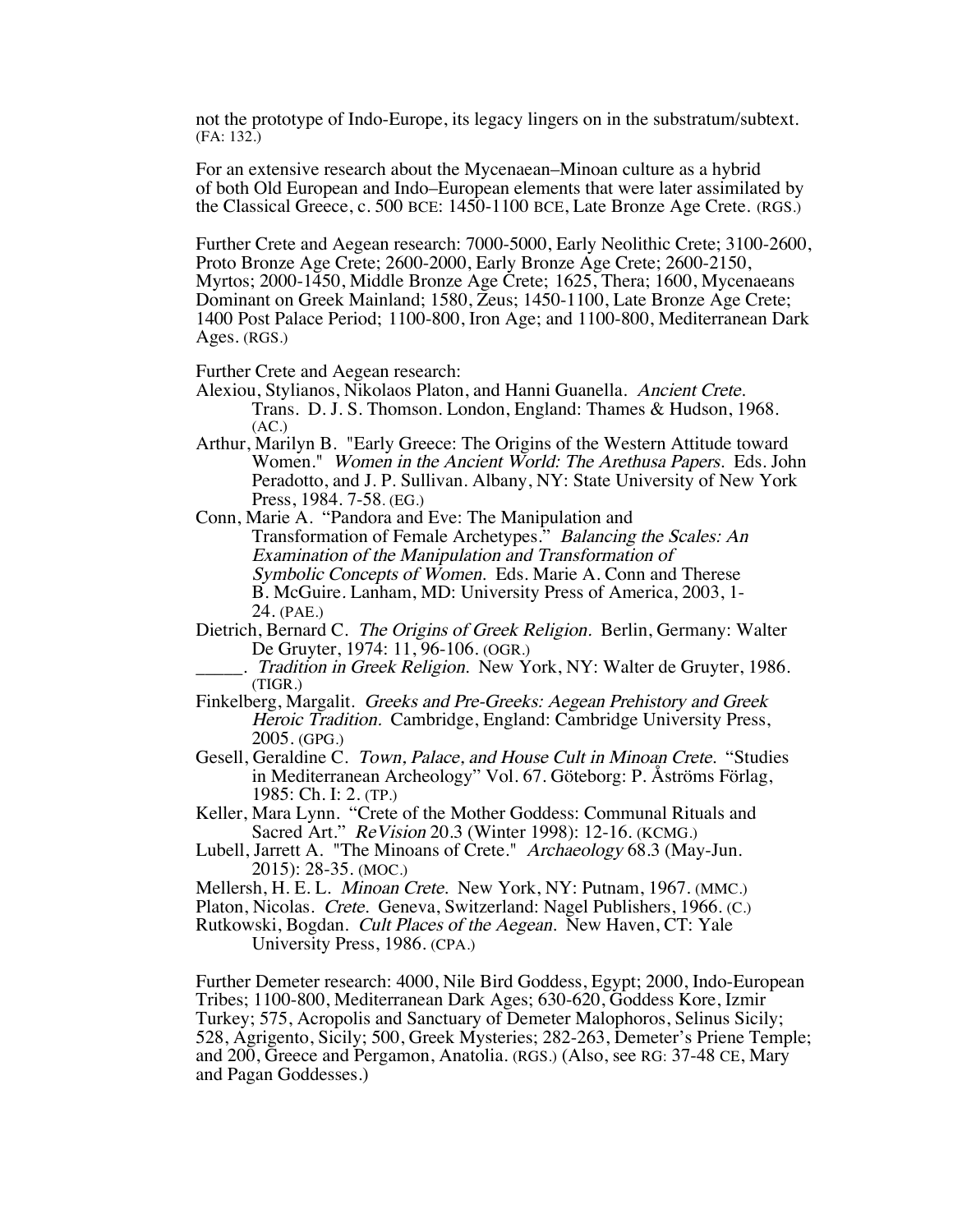Examples of goddesses/queens venerated alongside of male gods/kings/princes are numerous. For a brief selection: Hebrew Asherah – Baal/Yahweh (MOO: 376); \* Ugaritic/Canaanite Athirah-El (bull) (MOO: 376); \*\* Shekhinah –Yahweh (HG: 105- 111); Babylonian Aruru (Asherah/Ashratum)– god Anu (TGA: 39; MOO: 376); Punic Tanit – Baal Hammon (MOO: 378); N. Syrian Tanit – Lord of Mount Amanus (MOO: 378); Sumerian Inanna – Dumuzi (MOO: 383); Levant Astarte – Baal (GGL: 131); Sumerian (not Semitic) Ishtar – Tammuz (MOO: 383); Greek Aphrodite – Adonis (MOO: 383); Hittite/Phrygian Cybele and Attis; (SMA: 54); Adam and Eve; \*\*\* Sarah and Abraham; and Lady Ikoom, Snake queen and mother of lord Wa'oom Uch'ab Tzi'kin, royal ruler of the Mayan Snake Dynasty c. 562 AD. (TSK: 16.) (Also, note subsequent Mayan Snake queen named K'abel (TSK: 16).) \* Astarte/Athart/'ttrt was 'Baal's Other Self.' (GGL: 131.) \*\* Canaanite Athirah is Hebrew Asherah. (MOO: 376.) (RGS: 7000, Hieros Gamos.) \*\*\* Or, Eve and Adam? (RGS: 7000, Hieros Gamos.)

According to numerous scholars including M. Zour, S. Farzin, and B. Aryanpour, the mother of the gods embodied unequalled preeminence including royal ascendancy to the throne through matrilineal lineage (WA). Hieros Gamos frequently included apotheosis (deification) of the king plus land stewardship (CDBL: 132-133, WDSS0: 182-3). Selected examples are: Egyptian Hatshepsut – Thothmes; Middle Elamite period Goddess Kiririsha and gods Inshoshimak and Houmban; Goddess Anahita and King Narseh's investiture (PHM: 188) as legitimacy of male kings was only through the mother's (matrilineal) side (WA: 233); Phrygian Matar Cybele (Kybele) and her son – lover Attis (CAA:  $18-20$ , MG: 398-400); and god – son – husband Kabeiros (Kadmilos, Korybas) of Samothracian Mother Goddess (GOG: 87) (RGS: 7000, Hieros Gamos).

Further Hieros Gamos research:

7000 Hieros Gamos; 4400-2500, Olympus Hera; 3200-539, Proto Elamite Goddesses and Matrilineal Aspects; 3000, First Dynasty, Egypt; 3000-1450, Gournia; 2613-2494, Hathor's Dendera (Denderah) Temple, Egypt; 1800, Re-Visioning Goddess Sarah; 1750, Hammurabian Dynasty, Babylon, Ishtar, and Inanna; 1479-1425 Tuthmosis III, Egyptian King; 1000, Ephesus, Anatolia; 900, Taanach, Canaanite Libation Stand; 750-650, Cybele and King Midas, Anatolia; 323-30, Temple Kom Ombo, Egypt; and 200, Winged Victory. (RGS.)

Further bibliographic research on Hieros Gamos:

- Baring, Anne, and Jules Cashford. The Myth of the Goddess: Evolution of an Image. London, England: Viking, 1991. (MG.)
- Birnbaum, Lucia Chiavola. Black Madonnas: Feminism, Religion, and Politics in Italy. Boston, MA: Northeastern University Press, 1993. (BLM.) \_\_\_\_\_. Dark Mother: African Origins and Godmothers. San Jose, CA:
	- Authors Choice Press, 2001. (DM.)
- Corrington, G. P. "The Milk of Salvation: Redemption by the Mother in Late Antiquity and Early Christianity." Harvard Theological Review 82.4 (1989): 393-420. (TMOS.)
- Diakonoff, I. M. "Women in Old Babylonia not under Patriarchal Authority." Journal of the Economic and Social History of the Orient 29.3 (Oct. 1986): 225-238. (WOB.) (Excellent primary sources.)

Princeton, NJ: Princeton University Press, 1975. (ZAH.)

Gimbutas, Marija Alseikaite. The Living Goddesses. Supplemented and Ed. by Miriam Robbins Dexter. Berkeley, CA: University of California Press, 1999. Proof copy. (TLG.)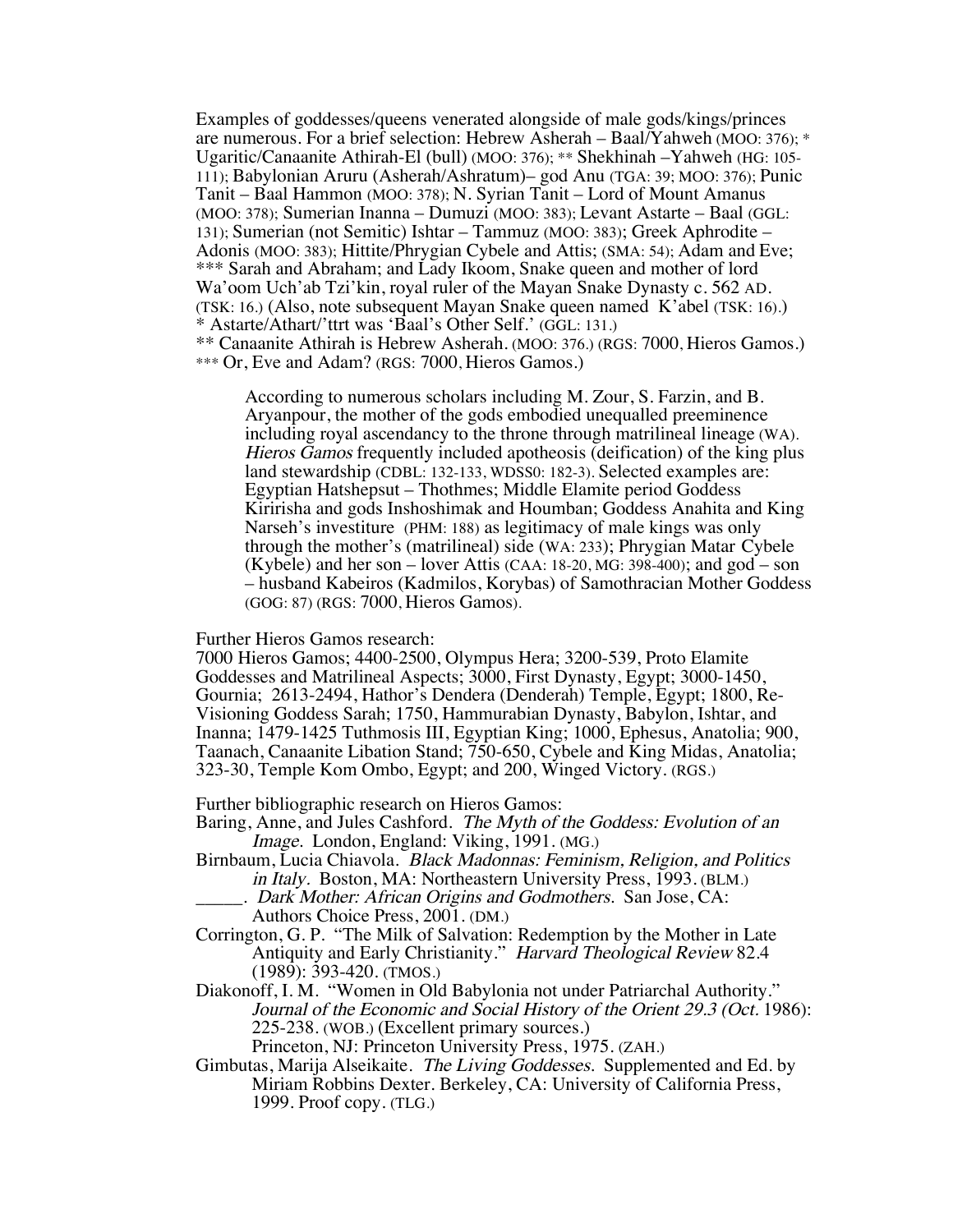- Kerenyi, Carl. Zeus and Hera: Archetypal Image of Father, Husband and Wife. Princeton, NJ: Princeton University Press, 1975. (ZAH.)
	- . The Gods of the Greeks. 1951. London, England: Thames and Hudson, 1982. (GOG.)
- Lapinkivi, Pirjo. The Sumerian Sacred Marriage in the Light of Comparative Evidence. Helsinki, Finland: Neo-Assyrian Text Corpus Project, 2004. (SSM.)

Lerner, Gerda. The Creation of Patriarchy. Oxford, England: Oxford University Press, 1986. (TCOP.)

- Lutzky, Harriet. Shadday as a Goddess Epithet. Vetus Testamentum 48, Fasc. 1 (Jan. 1988): 15-36. (SGE.)
- Murray, Margaret Alice. The Splendour That Was Egypt. London, England: Sidgwick and Jackson, 1977. (STWE.)
- Neumann, Erich. The Great Mother: An Analysis of the Archetype. 2nd Ed. Trans. Ralph Manheim. Princeton NJ: Princeton University Press, 1963. (TGM.)
- Sheres, Ita and Anne Kohn Blau. The Truth about the Virgin. New York, NY: Continuum, 1995. (TAB: 93.)
- Wakeman, Mary K. "Ancient Sumer and the Women's Movement: The Process of Reaching Behind, Encompassing and Going Beyond." Journal of Feminist Studies in Religion 1.2 (Fall 1985): 7-27. (ASWM.)
- Zorich, Zach. "The Snake King's New Vassal." Archaeology 66.6 (Nov.-Dec. 2013): 16. (TSK.)

Further Kurgan plus metal weaponry research:

- Christ, Carol P. Rebirth of the Goddess: Finding Meaning in Feminist Spirituality. New York, NY: Addison-Wesley, 1997. 60-62. (ROG.)
	- \_\_\_\_\_. "Patriarchy as a System of Male Dominance Created at the Intersection of the Control of Women, Private Property, and War, Part 2." Feminism and Religion (18 Feb. 2013 http://feminismandreligion.com). (PSM.)
- Davis-Kimball, Jeannine and Leonid T. Yablonsky. Kurgans on the Left Bank of the Ilek: Excavations at Pokrovka. Berkeley, CA: Zinat Press, 1990-1992. (KL.)
- Davis-Kimball, Jeannine et al. Kurgans, Ritual Sites, and Settlements: Eurasian Bronze and Iron Age. BAR International S890. Oxford, England: Archaeopress,2000. (KRS.)
- Gimbutas, Marija Alseikaite. "The First Wave of Eurasian Steppe Pastoralists in Copper Age Europe. Kurgan Culture and the Indo-Europeanization of Europe. Eds. Miriam Robbins Dexter, and Karlene Jones-Bley. Journal of Indo-European Studies Monograph No.18 (1997): 195-239. (TFW.)
- \_\_\_\_\_. "The Beginning of the Bronze Age in Europe and the Indo-Europeans: 3500-2500 BC." The Kurgan Culture and the Indo-Europeanization of Europe. Eds. Miriam Robbins Dexter, and Karlene Jones-Bley. Journal of Indo-European Studies Monograph No. 18 (1997): 135-179. (BBA.)
- \_\_\_\_\_. "Three Waves of the Kurgan People into Old Europe, 4500-2500 B.C." Eds. Miriam Robbins Dexter, and Karlene Jones-Bley. Journal of Indo-European Studies Monograph No. 18 (1997): 240-268. (TWKP.)

A brief selection of Neolithic Europe/Old European works that highlight archaeology, mythology, proto-script including logographic or ideographic writing, linguistics, signs, symbols, folksongs and other matricentric considerations:

Berry, Thomas. "Beyond Patriarchy." Mother Pelican: A Journal of Solidarity and Sustainability 10.5 (May 2014): n.p. (BPMP.)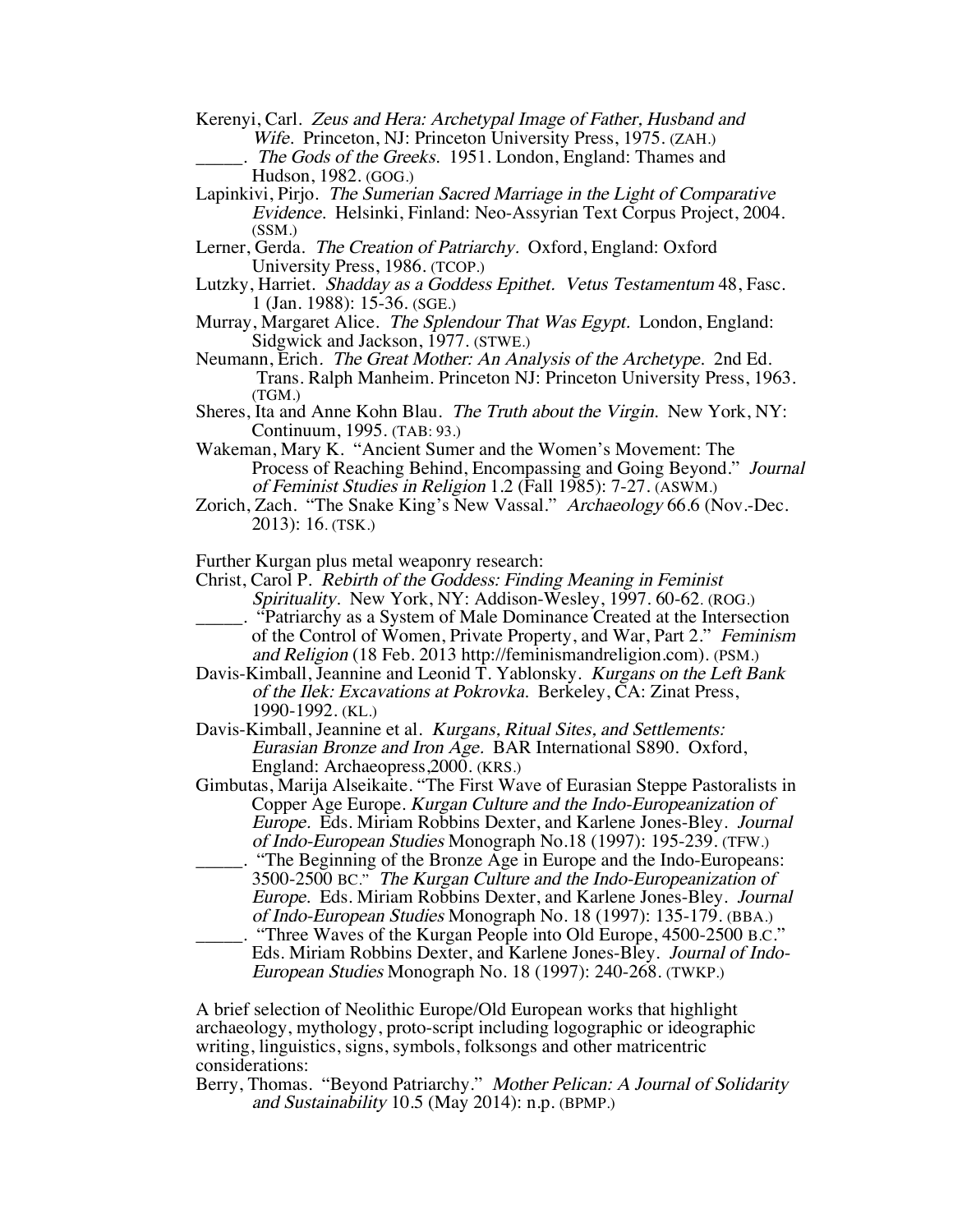- Cavalli-Sforza, Luigi Luca, and Francesco Cavalli-Sforza. The Great Human Diasporas: The History of Diversity and Evolution. New York, NY: Helix Books, 1995. (.)
- Cavalli-Sforza, Luigi Luca. "Genetic Evidence Supporting Marija Gimbutas' Work on the Origin of Indo-European People." From the Realm of the Ancestors: An Anthology in Honor of Marija Gimbutas. Ed. Joan Marler. Manchester, CT: Knowledge, Ideas and Trends, Inc., 1997. 93-101. (GE.)
- Eisler, Riane Tennenhaus. The Chalice and the Blade: Our History, Our Future. San Francisco: Harper and Row, 1987. (CB.)
- \_\_\_\_\_. "Rediscovering Our Past, Reclaiming Our Future: Toward a New Paradigm for History." From the Realm of the Ancestors: An Anthology in Honor of Marija Gimbutas. Ed. Joan Marler. Manchester, CT: Knowledge, Ideas and Trends, Inc., 1997. 335-349. (ROP.)
- \_\_\_\_\_. "The Battle Over Human Possibilities: Women Men, and Culture Transformation." Societies of Peace: Matriarchies Past, Present and Future: Selected Papers, First World Congress on Matriarchal Studies, 2003, Second World Congress on Matriarchal Studies, 2005. Ed. Göttner- Abendroth, Heide. Toronto, Canada: Inanna Publications, 2009. 269- 282.(BOH.)
- Gimbutas, Marija Alseikaite. The Language of the Goddess. San Francisco, CA: Harper San Francisco, 1989. (LOG.)
- \_\_\_\_\_. The Civilization of the Goddess: The World of Europe. San Francisco, CA: Harper, 1991. 43, 47-49. (COG.)
- \_\_\_\_\_. "Three Waves of the Kurgan People into Old Europe, 4500-2500 B.C." Eds. Miriam Robbins Dexter, and Karlene Jones-Bley. Journal of Indo-European Studies Monograph No. 18 (1997): 240-268. (TWKP.)
- Haarmann, Harald. Early Civilization and Literacy in Europe: An Inquiry into Cultural Continuity in the Mediterranean World. New York, NY: Mouton de Gruyter, 1996. (ECLE.)
- \_\_\_\_\_. "Writing in the Ancient Mediterranean: The Old European Legacy." From the Realm of the Ancestors: An Anthology in Honor of Marija Gimbutas. Ed. Joan Marler. Manchester, CT: Knowledge, Ideas and Trends, Inc., 1997. 108-121. (WAM.)
	- \_\_\_\_\_. Ancient Knowledge, Ancient Know-How, Ancient Reasoning: Cultural Memory in Transition, from Prehistory to Classical Antiquity and Beyond. Amherst, NY: Cambria Press, 2013. (AN.)
- Journey of Man. Dir. Jennifer Beamish. Eds. Clive Maltby, Gregers Sall, and Spencer Wells. Tigress Productions, Public Broadcasting Service (U.S.), et al. 1 videodisc (120 min.) PBS Home Video, 2004. (JOM.)
- Keller, Mara Lynn. "The Interface of Archaeology and Mythology: A Philosophical Evaluation of the Gimbutas Paradigm." From the Realm of the Ancestors: An Anthology in Honor of Marija Gimbutas. Ed. Joan Marler. Manchester, CT: Knowledge, Ideas and Trends, Inc., 1997. 381- 398. (IAM.)
- Mallory, James P. In Search of the Indo-Europeans: Language, Archaeology and Myth. London, England: Thames and Hudson, 1990. (SIE.)
- Marler, Joan, Ed. From the Realm of the Ancestors: An Anthology in Honor of Marija Gimbutas. Manchester, CT: Knowledge, Ideas and Trends, Inc., 1997. (FRA.)
	- \_\_\_\_\_. The Danube Script: Neo-Eneolithic Writing in Southeastern Europe. Institute of Archaeomythology, 2008. (TDS.)
- Marler, Joan. "The Iconography and Social Structure of Old Europe: The Archaeomythological Research of Marija Gimbutas." Societies of Peace: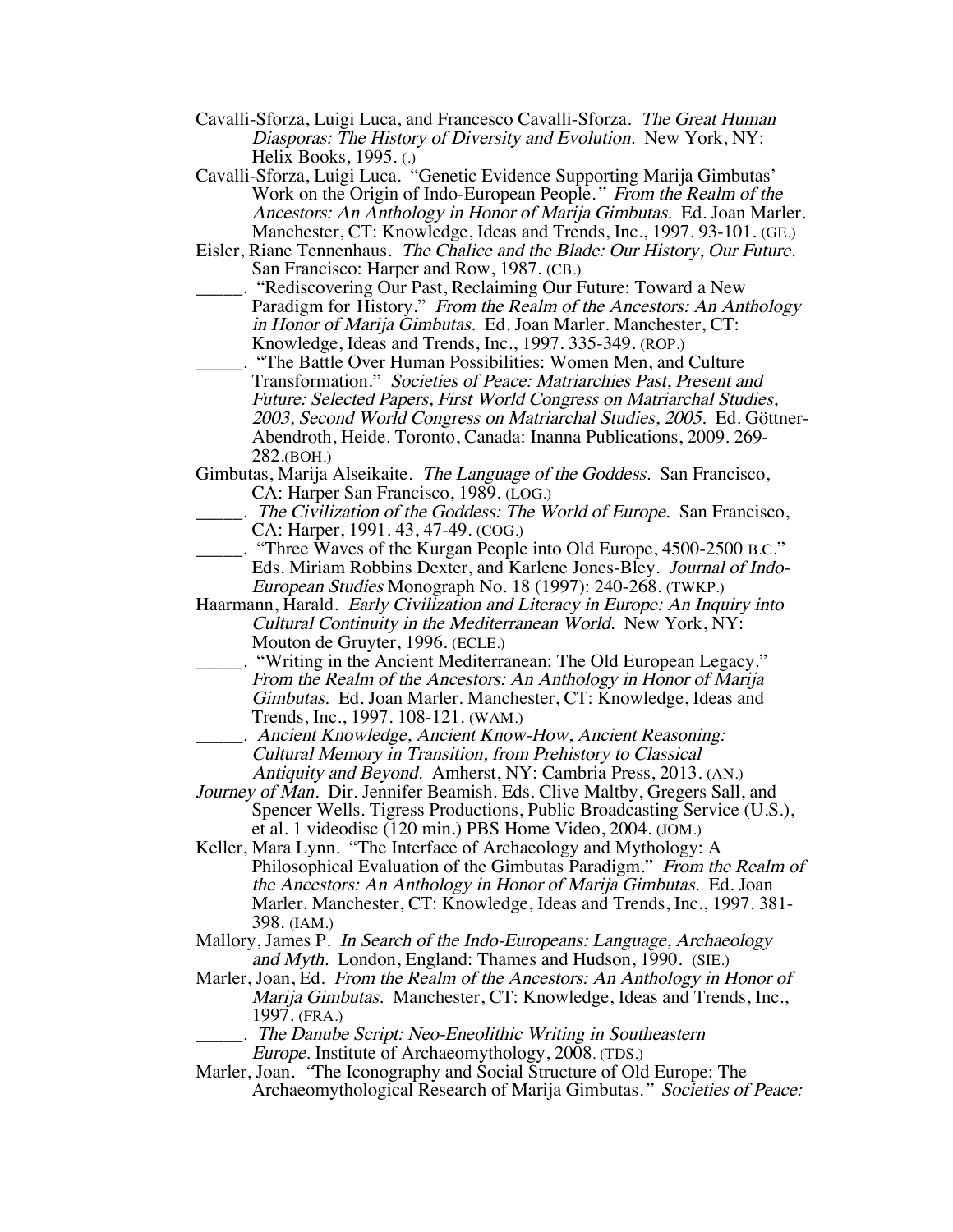Matriarchies Past, Present and Future: Selected Papers, First World Congress on Matriarchal Studies, 2003, Second World Congress on Matriarchal Studies, 2005. Ed. Göttner-Abendroth, Heide. Toronto, Canada: Inanna Publications, 2009. (ISS.)

- Marler, Joan, and Miriam R. Dexter, Eds. Signs of Civilization: Neolithic Symbol System of Southeast Europe. Novi Sad, Hungary: Institute of Archaeomythology, 2009. (SC.)
- Meador, Betty De Shong. A Sagidda of Inanna. Tran. Betty De Shong Meador. Handout for "Inanna," CIIS Workshop, 11-17-1996. (ASOI.) \_\_\_\_\_. Inanna: Lady of the Largest Heart. Austin, TX: University of Texas Press, (2000). (ILLH.)
- Metzner, Ralph. The Well of Remembrance: Rediscovering the Earth Wisdom Myths of Northern Europe. Boston, MA: Shambhala, 1994. (WOR.)
- Poruciuc, Adrian. Prehistoric Roots of Romanian and Southeast European Traditions. Eds. Joan Marler, and Miriam R. Dexter. Sebastopol, CA: Institute of Archaeomythology, 2010. (PRR.)
- Reason, Peter. Participation in Human Inquiry. London, England: Sage, 1994. (PHI.)
- Shannon, Laura. "Women's Ritual Dances: An Ancient Source of Healing in Our Times." Eds. Leseho, Johanna, and Sandra McMaster. Dancing on the Earth: Women's Stories of Healing and Dance. Forres, Scotland: Findhorn Press, 2011. 138-157. (WRD.)
- Spretnak, Charlene. "Beyond Backlash: An Appreciation of the Work of Marija Gimbutas." Journal of Feminist Studies in Religion 12.2 (Fall 1996): 91-98. (BBAW.)
- Swimme, Brian. The Hidden Heart of the Cosmos: Humanity and the New Story. Maryknoll, NY: Orbis Books, 1996. (HHTC.)
- Swimme, Brian, and Thomas Berry. The Universe Story: From the Primordial Flaring Forth to the Ecozoic Era. San Francisco, CA: Harper San Francisco, 1992. (TUS.)
- Wade, Nicholas. "The Tangled Roots of English: Proto-Indo-European, the Precursor to Many Languages, May Have Been Spread by Force, Not Farming." New York Times, Feb. 24, 2015: Di, D6. (TRE.)
- Winn, Milton M. The Signs of Vinca Culture: An Internal Analysis: Their Role, Chronology and Independence from Mesopotamia. Los Angeles, CA: University of California, 1973. (PW.)
- Winn, Shan M. M. Pre-writing in Southeastern Europe: The Sign System of the Vinca Culture, ca. 4000 B.C. Calgary, Canada: Western Publishers, 1981. (PW2.)

For a comparative study of Jomon Dogu and Neolithic figures:

- Bailey, Douglass, Andrew Cochrane, and Jean Zambelli. Unearthed: A Comparative Study of Jomon Dogu and Neolithic Figurines. Norwich, England: S. I. Sainsbury Centre, 2010. (U.)
- Carter, Susan Gail. "The Dogu Figures of the Jomon: An Introduction." The Journal of Archaeomythology 5 (Winter 2009): 41-60. (DF.)
- Habu, J. Ancient Jomon of Japan. Cambridge, England: Cambridge University Press, 2004. (AJJ.)
- Oh, Amana Chung Hae. Comparative Structural Analysis of the Pottery Decorations from the Katsusaka Culture in the Chubu Highlands, Japan (c. 3,300-2,900 BCE). Diss. CIIS, 2006. Ann Arbor, MI: ProQuest/UMI, 6 Feb. 2011. (Publication No. AAT 3218524.) (CWJ.)